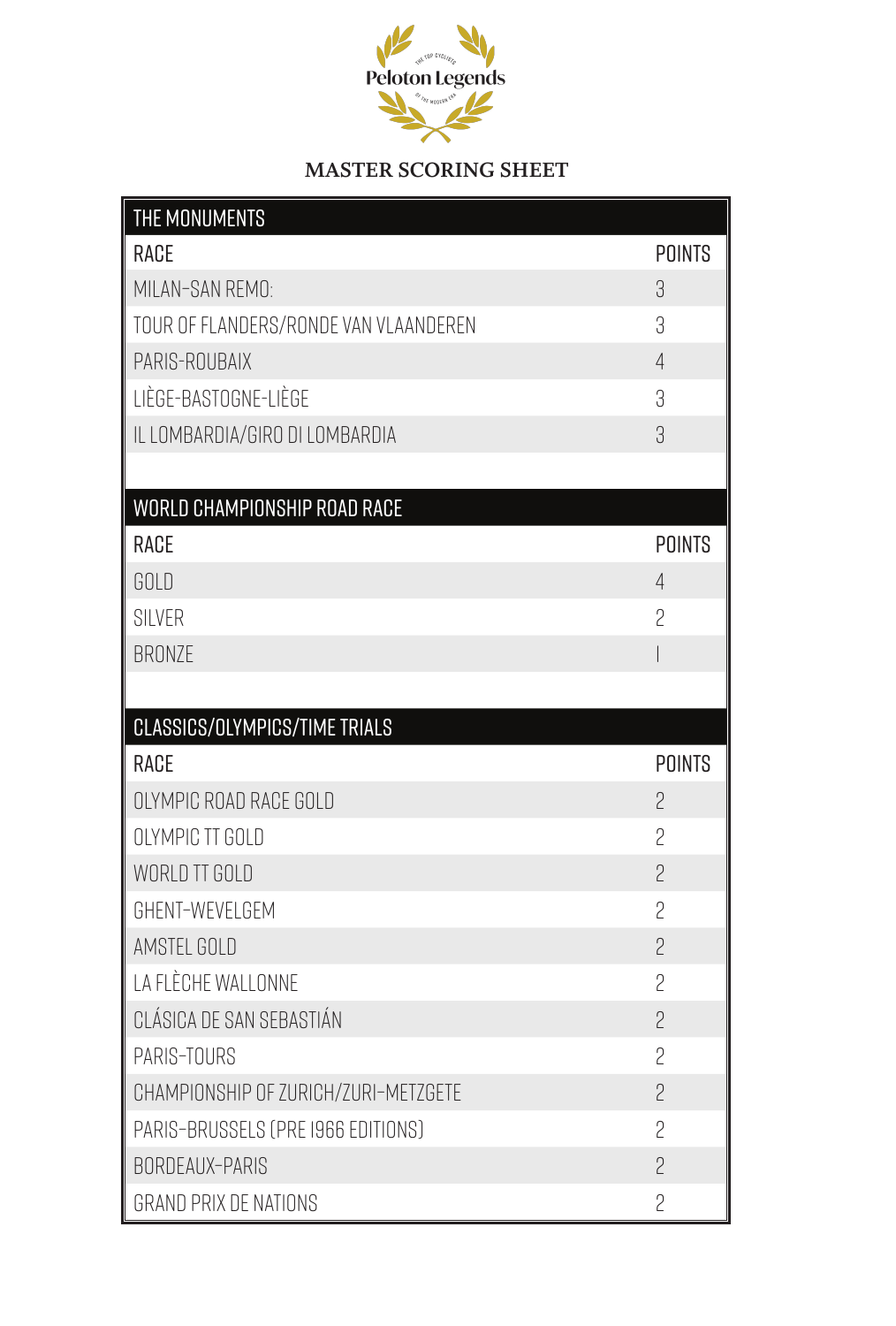| SEMI-CLASSICS/NATIONALS                                                              |        |
|--------------------------------------------------------------------------------------|--------|
| RACE                                                                                 | POINTS |
| NATIONAL CHAMPIONSHIPS                                                               |        |
| OMLOOP HET NIEUWSBLAD/HET VOLK                                                       |        |
| KUURNE-BRUSSELS-KUURNE                                                               |        |
| GIRO DEL LAZIO/ROMA MAXIMA                                                           |        |
| DWARS DOOR VLAANDEREN                                                                |        |
| CRITÉRIUM NATIONAL DE LA ROUTE                                                       |        |
| E3 BINKBANK CLASSIC/E3 HARELBEKE/HARELBEKE-ANTWERP-<br>HARELBEKE/E3 PRIJS VLAANDEREN |        |
| BRABANTSE PIJL/FLÈCHE BRABANCONNE                                                    |        |
| SCHELDEPRIJS/GP DE L'ESCAUT/GROTE SCHELDEPRIJS/<br>SCHELDEPRIJS VLAANDEREN           |        |
| ESCHBORN-FRANKFURT/FRANKFURT GRAND PRIX/RUND UM DEN<br><b>HENNINGER-TURN</b>         |        |
| GRAND PRIX OF AARGAU CANTON/GP GIPPENGEN                                             |        |
| EUROEYES CYCLASSICS/VATTENFALL CYCLASSICS, HEW<br>CYCLASSICS                         |        |
| BRETAGNE CLASSIC OUEST-FRANCE/GP OUEST-FRANCE/GRAND<br>PRIX DE PLOUAY                |        |
| BRUSSELS CYCLING CLASSIC/PARIS-BRUSSELS (POST 1966<br>EDITIONS)                      |        |
| <b>GRAND PRIX DE FOURMIES</b>                                                        |        |
| GIRO DELLA ROMAGNA                                                                   |        |
| GIRO DELLA TOSCANA                                                                   |        |
| MILANO-TORINO/MILAN-TURIN                                                            |        |
| GIRO DELL'EMILIA                                                                     |        |
| TRE VALLE VARESINE                                                                   |        |
| GRAN PIEMONTE/GIRO DEL PIEMONTE                                                      |        |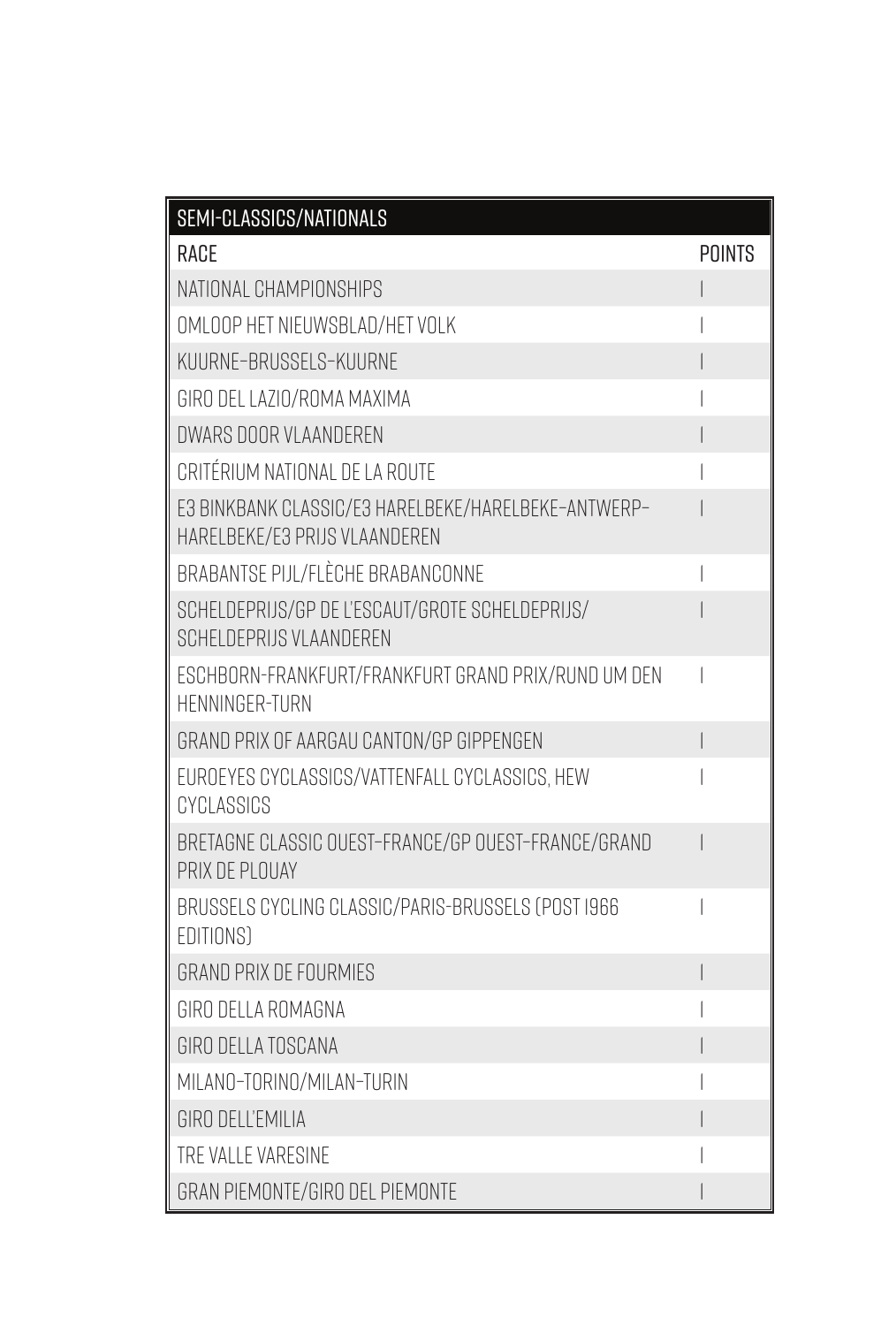| SEMI-CLASSICS/NATIONALS (CONTINUED)                          |                |
|--------------------------------------------------------------|----------------|
| RACE                                                         | <b>POINTS</b>  |
| COPPA PLACCI                                                 |                |
| GIRO DEL VENETO                                              |                |
| CRITÉRIUM DES AS                                             |                |
| TROFEO BARACCHI                                              |                |
|                                                              |                |
| <b>MINOR TOURS AND STAGE RACES</b>                           |                |
| <b>RACE</b>                                                  | <b>POINTS</b>  |
| PARIS-NICE                                                   | 3              |
| TIRRENO-ADRIATICO                                            | 3              |
| VOLTA A CATALUNYA/TOUR OF CATALONIA                          | 3              |
| TOUR OF THE BASOUE COUNTRY/VUELTA CICLISTA AL PAIS VASCO     | 3              |
| TOUR OF ROMANDY                                              | 3              |
| CRITÉRIUM DU DAUPHINÉ/CRITÉRIUM DU DAUPHINÉ LIBÉRÉ           | З              |
| TOUR OF SWITZERLAND/TOUR DE SUISSE                           | 3              |
| CRITÉRIUM INTERNATIONAL                                      | $\overline{2}$ |
| CATALAN WEEK/SETMANA CATALUNYA                               | $\overline{2}$ |
| SETTIMANA INTERNAZIONALE COPPI E BARTALI/GIRO DI SARDEGNA    | $\overline{2}$ |
| TOUR OF THE ALPS/GIRO DEL TRENTINO                           | $\overline{2}$ |
| FOUR DAYS OF DUNKIRK                                         | $\overline{2}$ |
| TOUR OF BELGIUM                                              | $\overline{c}$ |
| <b>GP MIDI LIBRE</b>                                         | $\overline{c}$ |
| TOUR DE LUXEMBOURG                                           | $\overline{2}$ |
| BINCKBANK TOUR/ENECO TOUR OF BENELUX/RONDE VAN<br>NEDERLANDS | $\overline{2}$ |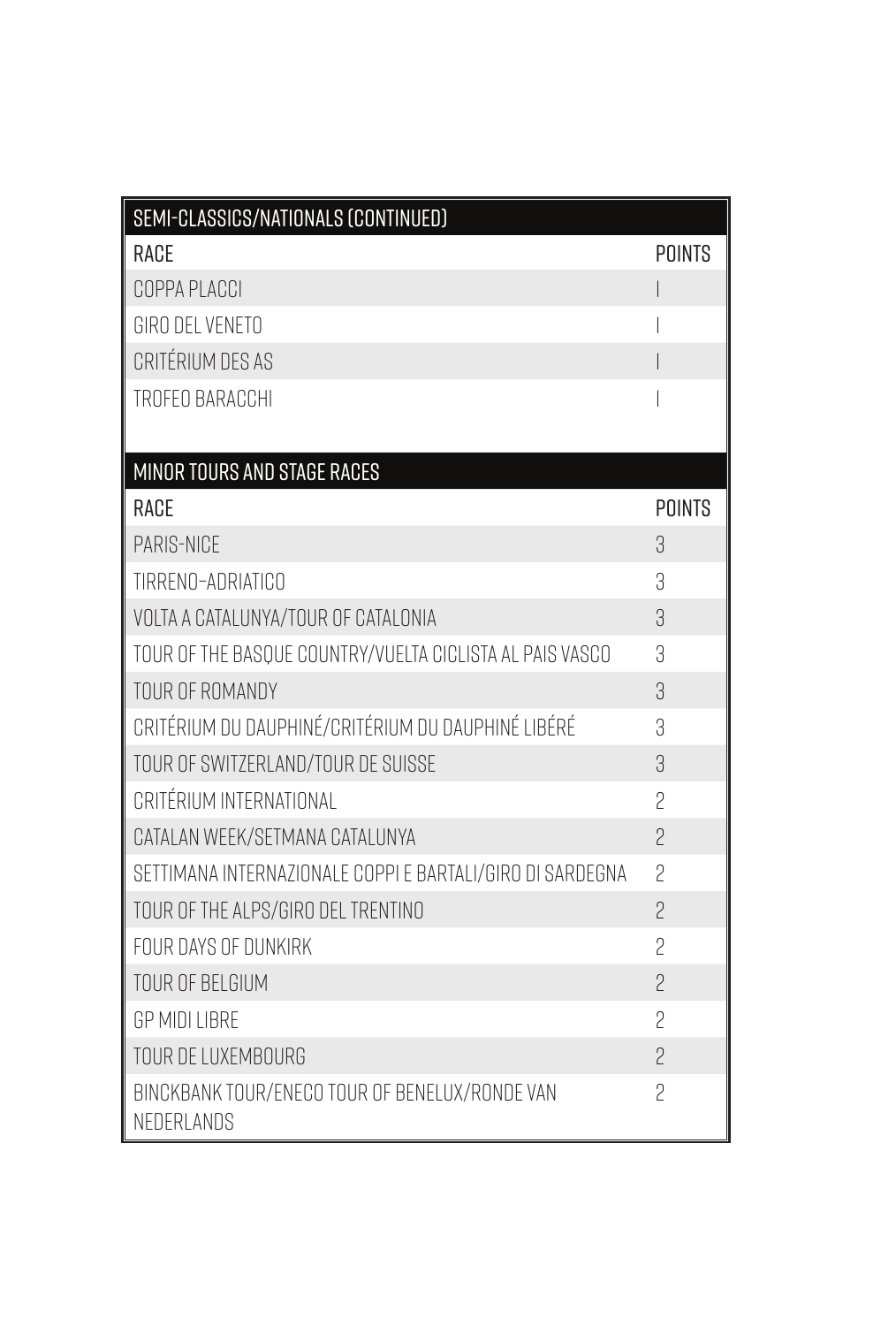| <b>GRAND TOURS</b>                                         |                          |
|------------------------------------------------------------|--------------------------|
| RACE                                                       | <b>POINTS</b>            |
| GIRO D'ITALIA - IST PLACE                                  | 6                        |
| GIRO D'ITALIA - 2ND PLACE                                  | 3                        |
| GIRO D'ITALIA - 3RD PLACE                                  | $\overline{\phantom{a}}$ |
| TOUR DE FRANCE - IST PLACE                                 | 8                        |
| TOUR DE FRANCE - 2ND PLACE                                 | $\overline{4}$           |
| TOUR DE FRANCE - 3RD PLACE                                 | $\overline{2}$           |
| VUELTA A ESPAÑA (TOUR OF SPAIN) - IST PLACE (PRE 1974)     | $\overline{4}$           |
| VUELTA A ESPAÑA (TOUR OF SPAIN) - IST PLACE (1974-PRESENT) | 5                        |
| VUELTA A ESPAÑA (TOUR OF SPAIN) - 2ND PLACE                | $\overline{2}$           |
| VUELTA A ESPAÑA (TOUR OF SPAIN) - 3RD PLACE                | $\overline{\phantom{a}}$ |
| <b>GRAND TOUR CLASSIFICATION JERSEYS</b>                   |                          |
|                                                            |                          |
| RACE                                                       | <b>POINTS</b>            |
| GIRO D'ITALIA: POINTS                                      | $\overline{2}$           |
| TOUR DE FRANCE: POINTS                                     | $\overline{2}$           |
| <b>VUELTA A ESPAÑA: POINTS</b>                             | $\overline{2}$           |
| GIRO D'ITALIA: MOUNTAINS                                   | $\overline{2}$           |
| TOUR DE FRANCE: MOUNTAINS                                  | $\overline{2}$           |
| VUELTA A ESPAÑA: MOUNTAINS                                 | $\overline{c}$           |
|                                                            |                          |
| <b>GRAND TOUR STAGE WINS</b>                               |                          |
| RACE                                                       | <b>POINTS</b>            |
| GIRO D'ITALIA                                              | 1/2 POINT                |
| <b>TOUR DE FRANCE</b>                                      | 1/2 POINT                |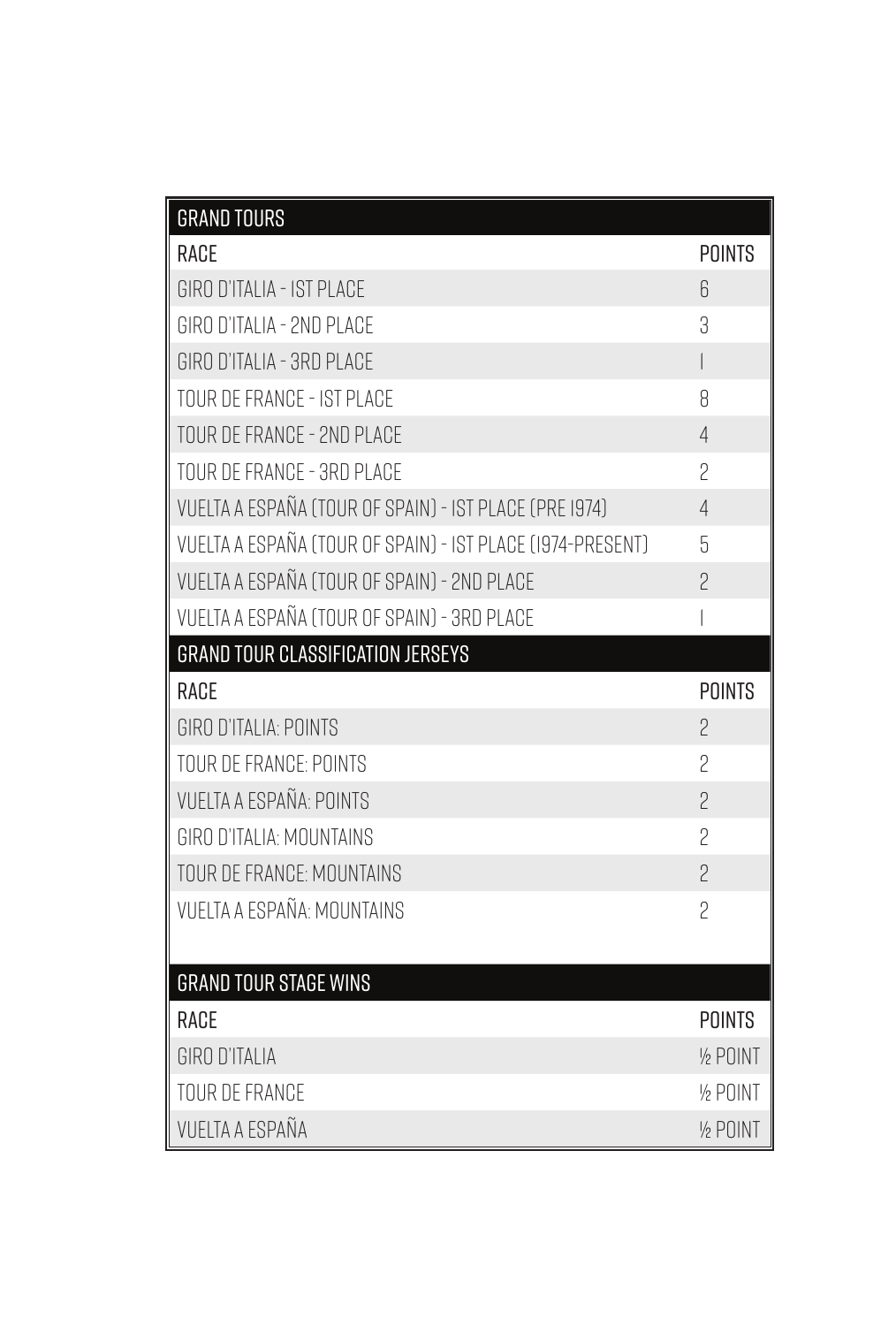| SEASON-LONG COMPETITIONS                     |                          |
|----------------------------------------------|--------------------------|
| <b>RACE</b>                                  | <b>POINTS</b>            |
| UNOFFICIAL SEASON LONG COMPETITION (PRE '48) | 2                        |
| DESGRANGE-COLOMBO TROPHY ('48-'58)           | $\overline{\phantom{a}}$ |
| SUPER PRESTIGE PERNOD TROPHY ('59-'87)       | $\overline{C}$           |
| UCI ROAD WORLD CUP ('89-'04)                 | $\overline{\phantom{a}}$ |
| UCI ROAD WORLD ROAD RANKINGS ('84-'04)       | $\overline{\phantom{0}}$ |
| UCI PROTOUR COMPETITION ('05-'08)            | $\mathcal{P}$            |
| UCI WORLD TOUR ('09-PRESENT)                 | $\mathcal{P}$            |
| UCI WORLD RANKING ('I6-PRESENT)              | $\overline{2}$           |
|                                              |                          |
| <b>HOUR RECORD</b>                           |                          |
| RACE                                         | <b>POINTS</b>            |
| HISTORICAL HOUR RECORD (PRE 1972)            | З,                       |
| UCI HOUR RECORD ('72-'14)                    | 3                        |
| UCI UNIFIED HOUR RECORD ('I4-PRESENT)        | 3                        |